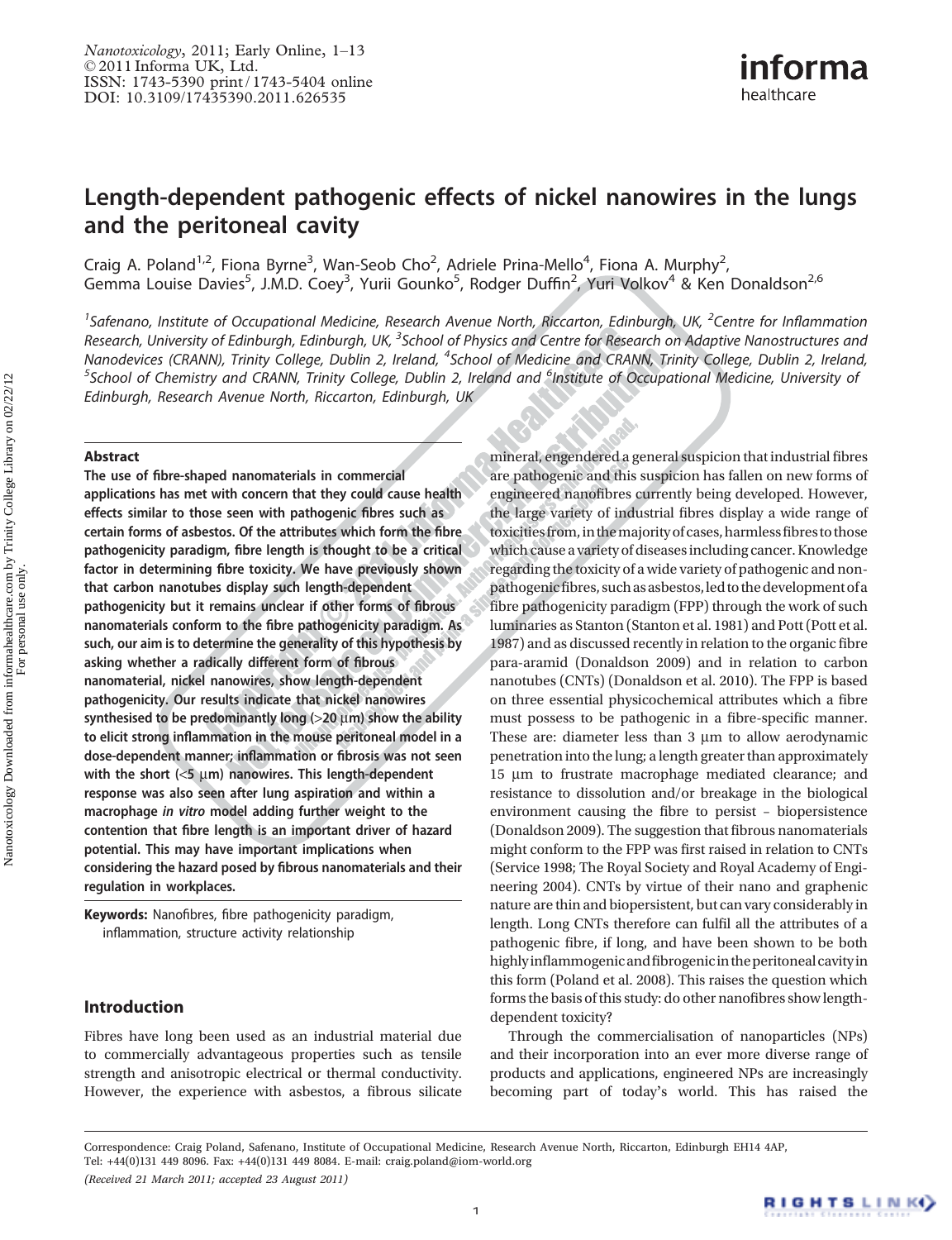increasing likelihood of exposure of those working with NPs in the occupational setting and also ultimately the endusers of NP containing products as these undergo attrition and wear. Such exposures have potential to produce adverse health consequences (Maynard et al. 2006; Donaldson et al. 2006). Whilst CNTs are the most well known of the nanofibres, others are also under development for commercial application. Of the various methods which continue to be developed for the production of nanowires, the use of template-based growth methods is becoming increasingly popular (Figure 1). Part of the reason for the interest in nanowires is the controllability of the production process including diameter, length and density, reduced contamination as well as low production costs and easy scalability (Cao & Liu 2008). Template-based systems make use of nano-scale templates into which a material of choice is deposited, leading to the self assembly of a nanowire followed by recovery of the nanofibres from the template. Templates can consist of wide range of substrates, most often alumina membranes (Prina-Mello et al. 2006) but even nano-biological structures such as the tobacco mosaic virus (Knez et al. 2003) or microtubules (Zhou et al. 2008) can be used. Whilst nanowires differ from CNTs in commercially desirable traits such as tensile strength, the commercial interest in nanowires is likely to increase in the coming years. The nickel nanowires (NiNWs) used within this study are very different from CNT or asbestos fibres and represent an ideal candidate to test an alternative form of high aspect ratio nanoparticles (HARN) against the FPP. As

such, our aim is to ascertain if this different form of HARN also shows length-dependent pathogenicity in a model of direct mesothelial exposure.

# Materials and methods

Our approach was the development of long nickel nanowires (L-NiNW) and short nickel nanowires (S-NiNW) to allow the critical evaluation of the length hypothesis and its contribution to the toxicity of a fibre. These samples were evaluated for their potency in eliciting both inflammogenic and fibrogenic activity in a model of direct mesothelial exposure using the mouse peritoneal assay. In addition, we explored the differential toxicities of these materials within the lung and also if an in vitro model (THP-1 cells) could be used to differentiate between toxicity driven by fibre length.

#### NiNW fabrication and characterisation

NiNWs were fabricated by electrochemical template synthesis (Figure 1) using alumina membranes (Anodisc 25, Whatman, UK) with an average pore diameter of 200 nm, as reported in our previous work (Prina-Mello et al. 2006; Byrne et al. 2009). Nanowires were removed from the membrane by dissolving it in 1 M NaOH and re-suspending the solution in deionised water. The metallic NiNWs due to oxidation possessed a 3–4 nm layer of nickel oxide over the surface (Prina-Mello et al. 2006). S-NiNW and L-NiNW with average lengths of  $4.3 \pm 1$  µm and  $24 \pm 7$  µm were examined and sized by counting a minimum of 100 separate



Figure 1. Diagram of nickel nanowire synthesis. The typical template mechanism for the production of nickel (and other electrically conductive material) nanowires is shown (adapted from Cao & Liu 2008).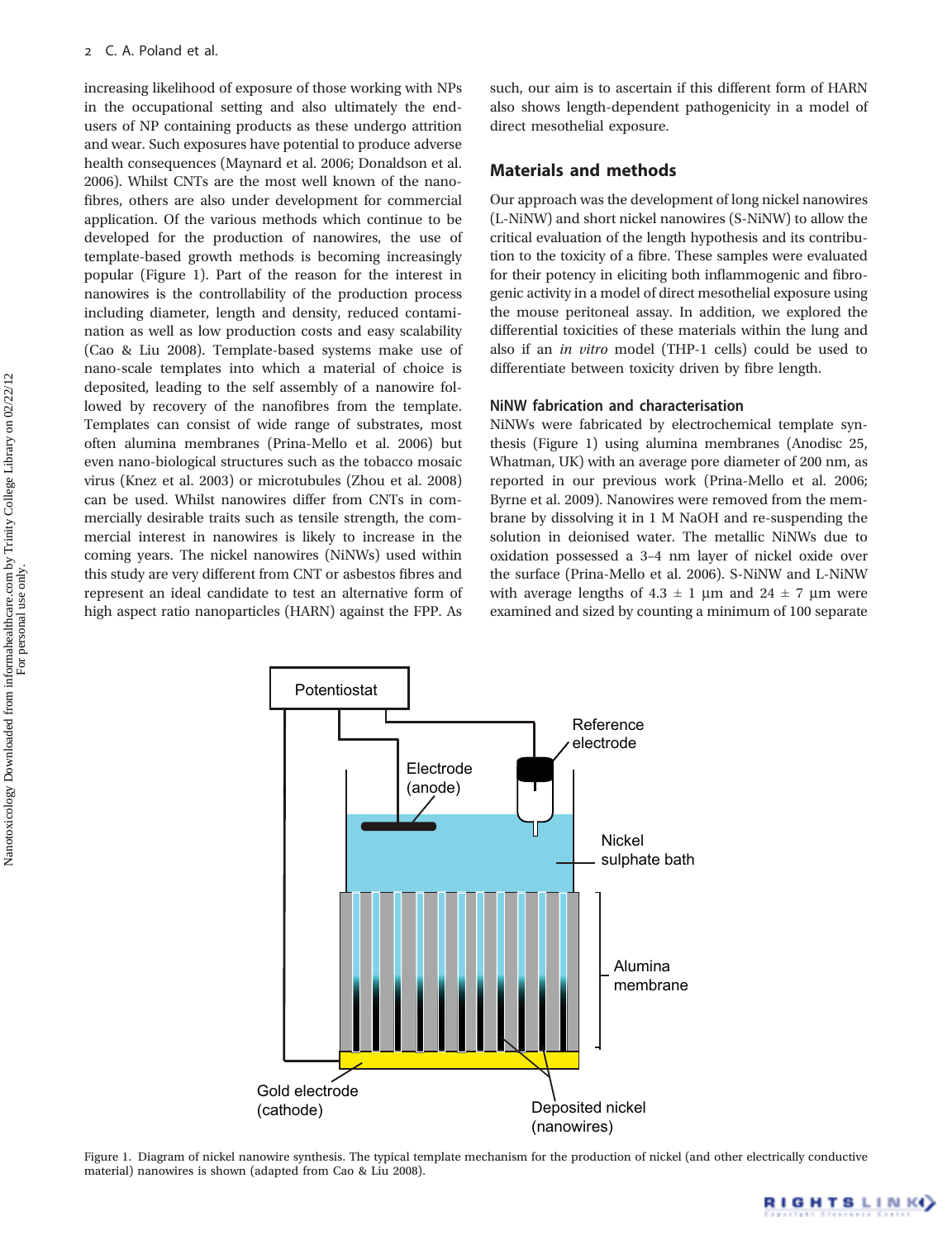nanowires scanning electron microscopy (Carl Zeiss Ultra Plus, UK). In order to control for bulk chemical composition, we utilised a commercially available nickel nanoparticle (NiNP) (Nanostructured & amorphous materials Inc., TX, USA). These particles were non-fibrous and spherical in shape, with a mean dry particle diameter of 15 nm (±5 nm; manufacturer's description) and a hydrodynamic diameter of 57  $(\pm 10)$  nm in experimental dispersant (0.5% bovine serum albumin (BSA) (Sigma-Aldrich, Poole, UK)/saline), ascertained by diffraction light scattering (Brookhaven Instruments Corporation, NY, USA).

#### Particle suspension

All particles were suspended in a solution containing 0.5% w/v BSA. For in vitro experiments, the solution consisted of Rosewell Park Memorial Institute-1640 (RPMI-1640) cell culture media (PAA Laboratories Ltd., UK) supplemented with 100 U/ml penicillin/streptomycin and 2 mM of L-Glutamine (PAA Laboratories Ltd., UK). For in vivo experiments, 0.5% BSA was added to sterile saline suitable for injection. Once dissolved, the BSA solution (media/saline) was sterile filtered using a 0.22  $\mu$ m filter (Whatman, UK) to remove any contamination and large globular proteins and used immediately. Each particle type was made up in the BSA surfactant and sonicated in a sealed container using an ultra-sonicating water bath (Fisherbrand FB11002, 40 kHz, UK) for 2 h to achieve a visually homogenous suspension. The samples were then diluted to the appropriate test concentrations with the BSA surfactant and briefly sonicated to ensure proper mixing.

### Experimental animals

Eight to twelve week old (20–25 g) female C57BL/6 strain mice (Harlan, UK) were group housed in standard caging with sawdust bedding, environmental enrichment with free access to sterile water and food within a pathogenfree Home Office approved facility. The animals were maintained on a normal 12 h light and dark cycle and were allowed 7 days to acclimatise prior to study commencement. Post exposure animals were subject to daily checks for signs of distress or welfare issues (none identified). All in vivo work was carried out by staff holding a valid UK Home Office personal licence under a Home Office approved project licence.

Intraperitoneal injection After 7 days acclimatisation, groups of three animals were injected intraperitoneally with 0.5 ml of 100  $\mu$ g/ml (50  $\mu$ g/ animal) of each particle treatment or 0.5 ml of 0.5% BSA/ saline as a vehicle control. Animals were immediately placed back into their cage and monitored to ensure resumption of normal behaviour. The animals were sacrificed at 24 h to investigate the acute inflammatory effects or 7 days for investigation of the inflammatory and fibrotic effects.

At each time point, the mice were sacrificed by  $CO<sub>2</sub>$ asphyxiation or cervical dislocation and the peritoneum lavaged three times using 2 ml washes of sterile icecold saline. Three washes were shown to be sufficient to

allow the removal of 90% of free floating peritoneal cells by exhaustive lavage (data not shown). The lavages were pooled together and placed on ice for the entire duration of the processing.

Animals were anesthetised using isoflurane (2-chloro-2-(difluoromethoxy)-1,1,1-trifluoro-ethane) and the tongue was gently held at full extension and a 50 µl bolus of test sample pipetted to the base of the tongue. The animals were stimulated to inhale via covering of the nasal cavities to induce a gasp reflex and held until several breaths had occurred (Rao et al. 2003). The animals were further observed until full recovery and group housed for the duration of the experiment.

At each time point, the mice were sacrificed by terminal anaesthesia using an intraperitoneal injection with 0.5 ml of pentobarbitone (200 mg/ml) followed by exsanguination via the abdominal aorta. The thoracic cavity was exposed, and the trachea cannulated using a 21 gauge needle and ligated. The lungs were lavaged using three 1 ml washes of icecold sterile saline with the first lavage retained separately and the subsequent lavages pooled. All lavages were placed on ice for the entire duration of the processing.

# Dissection and fixation

Following sacrifice and peritoneal lavage the abdominal wall of the animal was removed, exposing the peritoneal cavity. Lateral incisions extending to the veterebral column were made, which was then severed below the diaphragm and the diaphragm carefully removed by cutting through the chest wall approximately 1 cm from the diaphragm. The diaphragm was rinsed three times by emersion in icecold sterile saline and placed overnight into methacarn fixative (60% methanol, 30% chloroform and 10% glacial acetic acid) for histological staining. After overnight incubation in fixative, the diaphragm was carefully excised from the surrounding ribs and the same full width section of the upper (ventral) portion of the diaphragm removed from each animal sampled. As previously described (Poland et al. 2008), the diaphragm sections were dehydrated through graded alcohol (ethanol) and imbedded on-edge in paraffin, with 4 µm sections of the diaphragm made and stained with haematoxylin and eosin (H&E) stain. Serial images were taken at  $\times 100$  magnification along the diaphragm length using QCapture Pro software (Media Cyberbernetics Inc., MD, USA) and seamlessly re-aligned using Adobe Photoshop CS3 Version: 10.0.1 (Adobe systems Inc.) to show the entire diaphragm section. Using calibrated software (Image-Pro Plus, Media Cybernetics Inc., MD, USA), the total length of each diaphragm along the basement membrane was measured in order to adjust for any differences in size between diaphragms. Any areas of granulomatous tissue, identified by histology as lymphocytic aggregates adhering to the diaphragm surface (excluding areas of Liver, connective tissue or lymphatic tissue), were measured using the same software. Granuloma area on each diaphragm was calculated in  $mm<sup>2</sup>$  per unit length of diaphragm (in mm) to yield

For personal use only.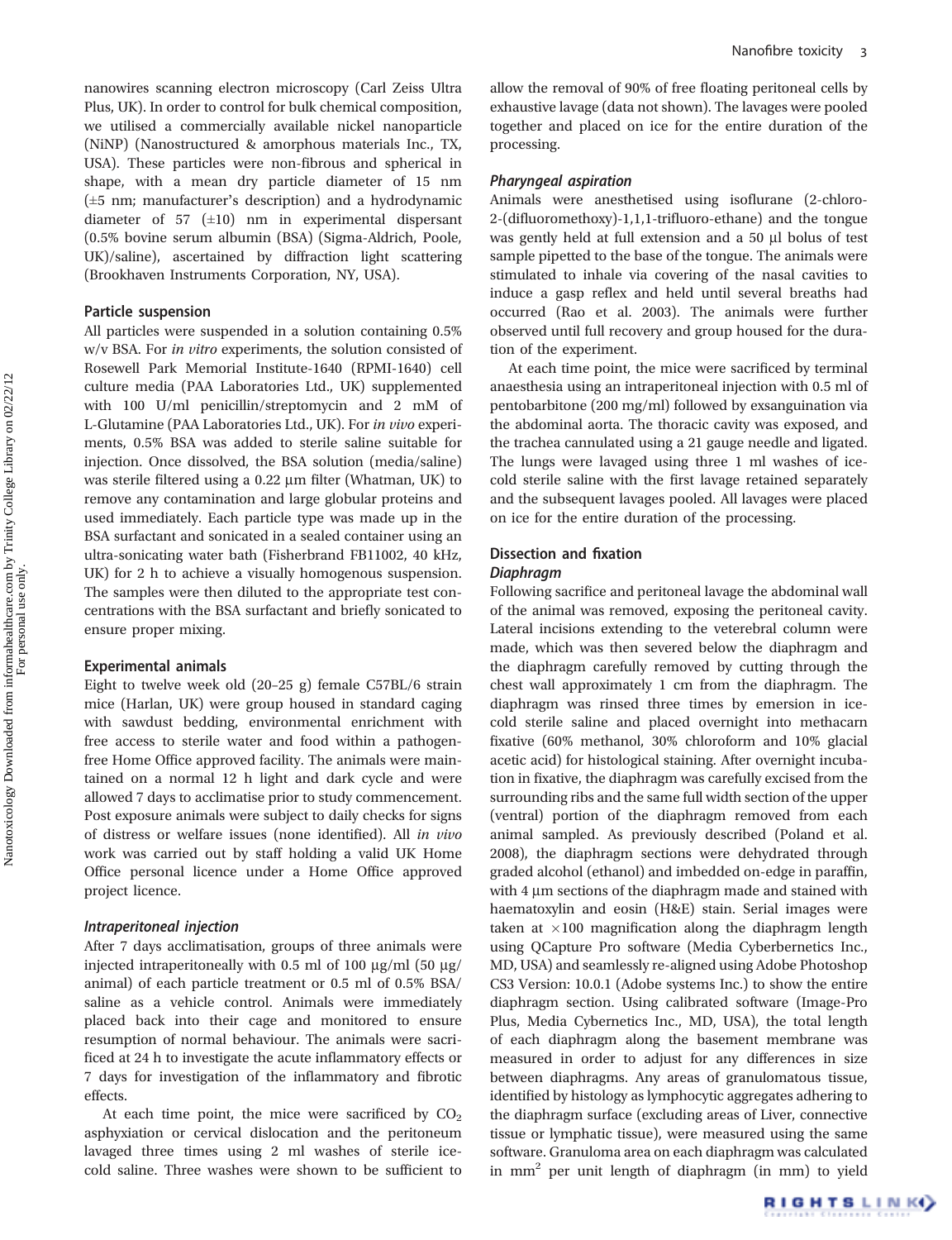granuloma area per unit diaphragm length  $\rm (mm^2/mm)$  as shown in Figure 5.

At each time point, the mice were sacrificed by terminal anaesthesia, the lungs exposed and the trachea cannulated as before. The heart and lungs were removed on-block and fixed by instillation of a cold methacarn fixative at a hydrostatic pressure of 20 cm  $H_2O$ . The entire lung was submerged in fixative for a period of 24 h prior to processing. After fixation, the heart was removed and discarded whilst the individual lobes of the lung were dissected free and placed flat in a tissue cassette. As before, the lung tissue was dehydrated through graded alcohol (ethanol) and imbedded in paraffin with four sections cut so as to encompass all lobes of the lung. Sections were stained with H&E stain to show gross pathology and Pico-Sirius Red to show collagen deposition (red stain) and serial images taken at  $\times 100$  magnification using QCapture Pro software (Media Cyberbernetics Inc., MD, USA). The images were seamlessly re-aligned using Adobe Photoshop CS3 Version: 10.0.1 (Adobe systems Inc.) to show the entire section of the lung.

#### Differential cell count

The lavage fluid (both lung and peritoneal) was then centrifuged at 123 g for 5 min at  $4^{\circ}$ C in a Mistral 3000i centrifuge (Thermo Fisher Scientific, Inc., MA, USA) and aliquot of the supernatant retained for total protein and cytokine measurements. The remaining cell pellet was re-suspended in 0.5 ml of 0.1% BSA/sterile saline solution. A total cell count was then performed using a NucleoCounter (ChemoMetec, A/S, Allerød, Denmark). Differential cell counts were performed on cyto-centrifugation preparations, stained with Diff Quik. Images of cells were taken using QCapture Pro (Media Cyberbernetics Inc., MD, USA).

### Total protein measurements

Total protein concentration of the peritoneal lavage fluid was measured using the bicinchoninic acid protein assay. Sample protein concentrations were established by comparison to a BSA standard (Sigma-Aldrich, Poole, UK) curve



Figure 2. Morphological structure of nickel nanowires (NiNW) and nickel nanoparticles (NiNP). Brightfield images of nickel based nanoparticles were taken at  $\times 400$  magnification in glycerol after dispersion in dH<sub>2</sub>O (left hand panel). TEM images were taken for NiNP dispersed in dH<sub>2</sub>O and deposited onto formvar coated TEM grids (0.5 µg) prior to imaging. (Right hand panel) (Please note the different scale bar between TEM of NiNW and NiNP).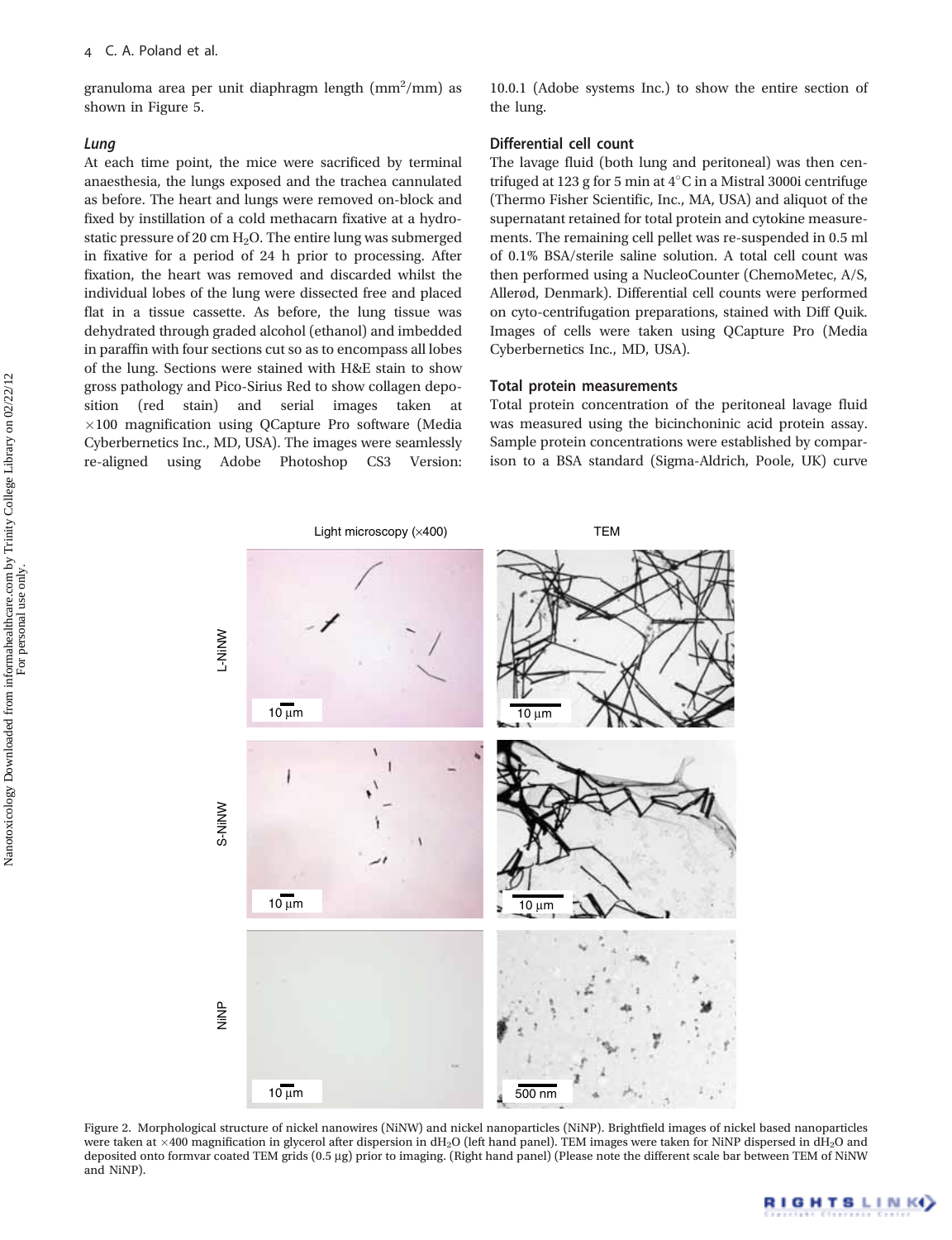(0-1000  $\mu$ g/ml). The samples were then incubated at 37 $\degree$ C for 30 min after the addition of the test reagent (1 part Cu II sulphate solution (4%  $w/v$ ) to 50 parts bicinchoninic acid (Sigma-Aldrich, Poole, UK)). The absorbance was then read at 570 nm using a Synergy HT microplate reader (BioTek Instruments, Inc. VT, USA) and the sample protein concentration established via derivation from the BSA standard curve.

#### LDH assay

The level of cellular cytotoxicity/cytolysis was established using a lactate dehydrogenase (LDH) assay (Roche Diagnostics GmbH, Mannheim, Germany). Briefly, 100 µl of lavage fluid was added in triplicate to a 96-well plate and 100 µl of the LDH test reagent (diaphorase/NAD<sup>+</sup> mixed with iodotetrazolium chloride and sodium lactate at a ratio of 1:45) added to each well. Following a 30 min incubation period, the absorbance of each well at 490 nm wavelength was established using a Synergy HT microplate reader (BioTek Instruments, Inc. VT, USA).

#### THP-1 cell culture

The monocytic cell line THP-1 was obtained from the American Type Culture Collection and maintained at subculture in RPMI-1640 supplemented with 10% foetal calf serum (PAA Laboratories Ltd., UK) at 37°C (4% CO<sup>2</sup>). Cells were differentiated from their monocytic form into macrophage-like cells via 24 h incubation with 5  $\mu$ M of phorbol myristate acetate (PMA; Sigma-Aldrich, Poole, UK). Briefly, THP-1 cells were seeded into 24-well plates at a density of 1 million cells/ml (0.5 ml total volume) and incubated with  $5 \mu M$  of PMA for 24 h triggering differentiation and causing the cells to become adherent. Any nonadherent cells were removed and the media replaced with fresh 2% FCS containing media for 24 h. The seeded cells were then exposed for 24 h to the different lengths of NiNPs at a concentration of 5  $\mu$ g/ml. After 24 h an aliquot of the media supernatant retained for cytokine analysis, the remaining supernatant aspirated, the cells stained with Diff Quik stain and images of cells were taken using QCapture Pro (Media Cyberbernetics Inc., MD, USA).

#### Cytokine/chemokine assay

The media levels of interleukin-1 $\beta$  (IL-1 $\beta$ ), interlukin-6 (IL-6), tumour necrosis factor-alpha (TNF- $\alpha$ ) and the chemokine CCL3 (MIP-1 $\alpha$ ) were established using ELISA Duo-Set kits (R&D systems, Abingdon, UK) specific to each analyte of interest. Ninety-six well microtitre plates (Corning) were incubated overnight at  $4^{\circ}$ C with 100 µl coating antibody raised against IL-1 $\beta$ , IL-6, TNF- $\alpha$  or CCL3. The plates were washed three times with 0.05% Tween-20 in phosphate buffered saline (PBS; pH 7.2) and blocked using reagent diluent (1% BSA in PBS; R&D systems, Abingdon, UK) for 1 h (room temperature) prior to further washing and addition of test samples/standards in triplicate. After 2 h, the plates were washed and a biotinylated detection antibody added to each well followed by a further 2 h incubation, followed by washing and the addition of HRP conjugated streptavidin. The plates were washed and developed using a TMB

substrate solution (Sigma-Aldrich, Poole, UK). The subsequent reaction was stopped with 0.5 M  $H<sub>2</sub>SO<sub>4</sub>$ , resulting in a yellow colour, and read at 450 nm. Sample concentrations of IL-1 $\beta$ , IL-6, TNF- $\alpha$  and CCL3 were established via extrapolation from the appropriate recombinant protein standard curve.

## Statistical analysis

All data were analysed using GraphPad Prism 5 (Version 5.03; GraphPad Software Inc. USA). Results were expressed as the mean + standard error mean (s.e.m) and multiple comparisons were analysed using one-way analysis of variance with a Tukey-HSD method post-test. Two sample comparisons were made using the Student's t-test. In all cases, values of  $p < 0.05$  were considered significant.

# Results

#### Particle characterisation

By altering the deposition time in the fibre-production process, the length of the nanowires was altered allowing the formation of a predominantly long (L-NiNW) and a predominantly short test sample (S-NiNW) as shown in Figure 2.

The L-NiNWs were predominantly  $(73%)$  above 20  $\mu$ m in length (Figure 3) with a mean length  $(±$  standard deviation) of 24  $\mu$ m ( $\pm$ 7  $\mu$ m) and hence given the notation L-NiNW. The second nanowire sample used was a short fibre sample with 100% of the fibres less than 10  $\mu$ m and 77% less than 5  $\mu$ m in length (Figure 3) with a mean fibre length of  $4 \pm 1$  µm, denominated S-NiNW. The TEM image shown in the right hand panel of Figure 2 shows the short fibres forming disjointed end-on chains (dipole–dipole interaction between NiNWs due to their remnant magnetisation); these are



Figure 3. Nickel nanowire size distribution. Size distribution was performed by measurement of a minimum of 100 fibres imaged under scanning electron microscopy (SEM, Carl Zeiss Ultra Plus, UK).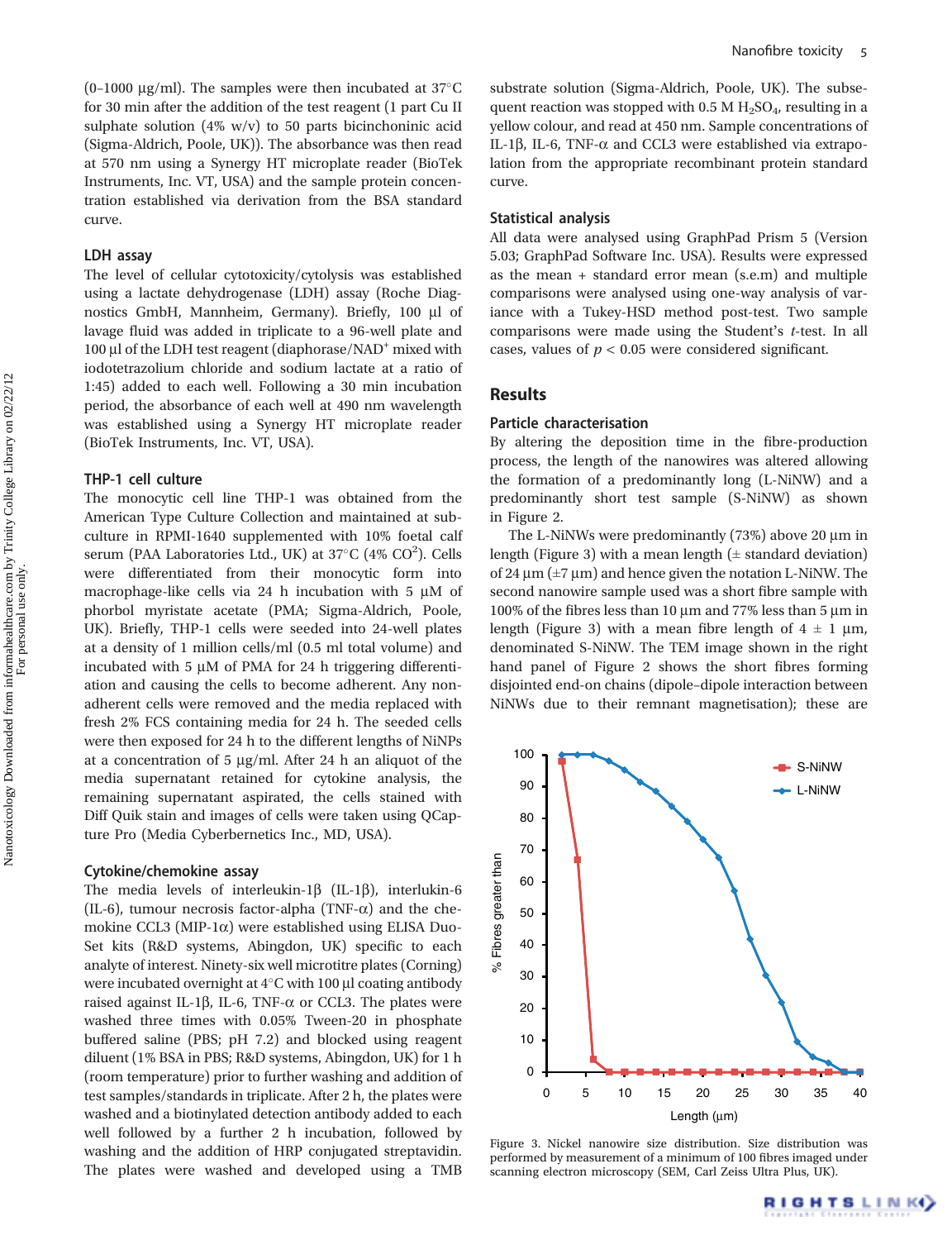readily dispersed into singlet short fibres in protein solution for injection as shown under the light microscopy images in the left hand panel. All of these fibres irrespective of length had straight morphology and regular diameter of  $200 \pm 10$  nm.

Sonication of the NiNW samples during dispersion for in vivo/in vitro use did lead to a small degree of shortening. Subsequent control experiments using a separate batch of NiNWs demonstrated that a 2 h sonication using an ultrasonicating water bath induced a 7% and a 4% decrease in the long and short samples, respectively (data not shown). This therefore suggests that whilst marginal shortening did occur, the resultant fibres still met the minimal and maximal length requirements of the experimental design for the long and short fibres respectively as reflected in Figure 2 (light microscopy image).

### Length-dependent fibre toxicity

Twenty-four hours after injection of 50 µg of L-NiNW ( $\sim$ 7.9  $\times$  $10^6$  fibres), S-NiNW (~31.25  $\times$  10<sup>6</sup> fibres) and NiNP into the peritoneal cavity, the inflammatory response to each particle was evaluated following washing (lavaging) the peritoneal cavity with ice-cold sterile saline. The total number of inflammatory neutrophils (Polymorphonuclear leukocyte; PMN), a potent marker of acute inflammation, and total protein levels within the lavage fluid as a measure of increased vascular permeability due to inflammation was established (Figure 4A). The results demonstrate a highly significant increase with L-NiNW ( $p < 0.001$ ) compared to controls, which is significantly greater than that of S-NiNW and NiNP ( $p < 0.001$ ). Figure 4B shows the typical cellular response post injection with the S-NiNW (top panel) and NiNP (bottom panel) showing complete unperturbed uptake of the particles by macrophages. Uptake of the L-NiNW sample (middle panel) is associated with frustration of the process of phagocytosis by failure to fully enclose the fibre. This leads to an inflammatory cell influx as noted by the presence of neutrophils in the lavage fluid.

Figure 5 shows the response at the diaphragmatic mesothelial surface 7 days post injection with the two NiNWs and control NPs, the point of fibre egress and hence deposition of the long fibres. Treatment with S-NiNW or the compact NiNP control showed no lesions on the peritoneal aspect of the diaphragm at the mesothelium. In contrast, treatment



Figure 4. Length-dependent inflammogenicity of nickel nanowires. (A) Female C57BL/6 mice were intraperitoneally injected with 50 µg of long (L-NiNW) and short (S-NiNW) nickel nanowires and the peritoneal cavity lavaged 24 h later to assess the level acute inflammation. Panel B shows typical macrophage uptake of NiNW and nanoparticles in the peritoneal cavity 24 h after injection. Scatter plot with mean of three animals ± s.e.m. Significance vs. vehicle control indicated by  $p < 0.001$  and vs. L-NiNW  $^{\#}p < 0.001$ . All images were taken at  $\times 1000$  magnification under Brightfield illumination.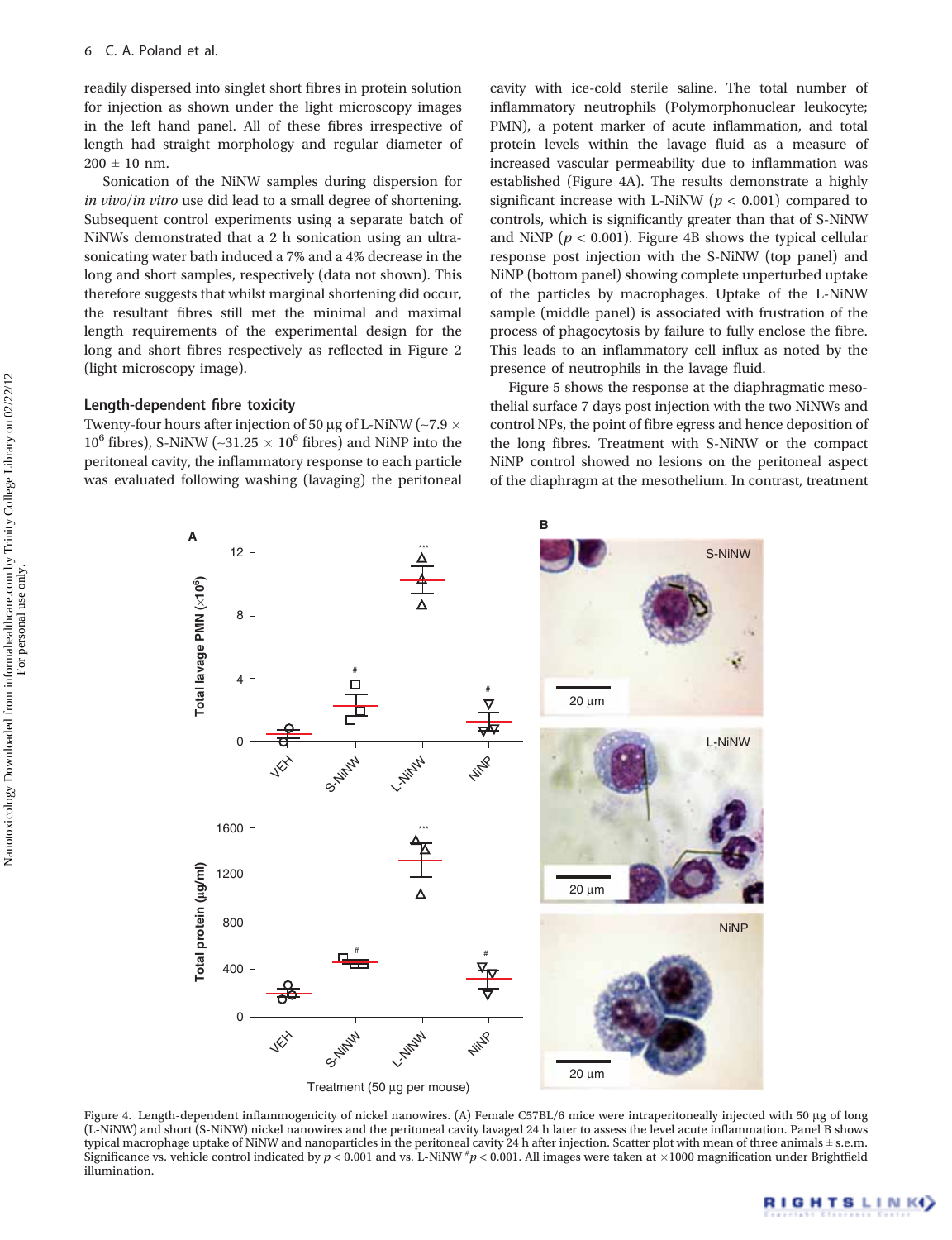

Figure 5. Granulomatous response post injection with long (L-NiNW) but not short nickel nanowires (S-NiNW) or nanoparticles. C57BL/ 6 mice were intraperitoneally injected with 50 µg of S-NiNW (A) or L-NiNW (B) nickel nanowires and nickel nanoparticle (NiNP; C). Seven days post injection the animals were sacrificed and the diaphragm removed and sectioned for histological examination for the presence of granulomatous lesions. The peritoneal aspect of the diaphragm is shown with the muscular area (M) and overlying mesothelium (arrow) shown. Areas of granuloma (G) are shown and were measured and expressed per millimeter of the total section length (D). Mean of three animals (for vehicle control, S-NiNW, NiNP exposure) and six animals (for L-NiNW exposure)  $\pm$  s.e.m.

with L-NiNW resulted in granulomas at the mesothelial surface.

To investigate the dose-relatedness of inflammogenicity of the L-NiNW, mice were injected intraperitoneally at mass doses of 0.5, 1, 10 and 50  $\mu$ g per mouse in a 0.5 ml vehicle of 0.5% BSA/saline and the peritoneal cavity lavaged 24 h later. Injection of L-NiNW into the peritoneal cavity of C57BL/ 6 mice led to an induction of a straight-line dose response relationship for neutrophil infiltration ( $r^2$  = 0.9863; Figure 6). This response at 50  $\mu$ g per mouse was in excess of what we have previously seen with the same mass of long multi-walled CNT and long fibre amosite asbestos (Poland et al. 2008); total protein levels in the peritoneal lavage fluid at 24 h supported the PMN data. Injected animals were also lavaged at 7 days post injection to show chronicity of the inflammation (Figure 6; right hand panel). However, after 7 days the inflammatory response was markedly reduced showing no dose–response relationship and only a dose of 1 µg of NiNW per mouse produced a significant increase in neutrophil influx over vehicle control.

We excluded a role for soluble agents leaching from the particle surface in these effects by using an aqueous extract which is a commonly used methodology to collect soluble metals from particle samples (Brown et al. 2000; Cho et al. 2011; McNeilly et al. 2004) and assessed their role in adverse effects. This was prepared by 24 h mixing of the highest dose of L-NiNW (50 mg) in sterile saline without biological

macromolecules as is commonly the case in many studies by other groups (Hetland et al. 2001; Knaapen et al. 2002) and forms the basis of a recommended methodology for studying the soluble bio-available components of particles (Julien et al. 2011). This was followed by centrifugation to remove the long nanowires and which would have contained any soluble Ni ions or other soluble components. Soluble components are known to play a role in the toxicity of combustion derived NPs (Nel et al. 2001; McNeilly et al. 2004) and other metallic NPs such as Cu and Zn (Cho et al. 2011) but the lack of inflammation after instillation of the aqueous extract (Appendix Figure 1) confirmed that nickel ions did not contribute to the inflammogenicity of the L-NiNW sample.

In addition to the mesothelioma hazard, which we studied here by examining the short-term mesothelial inflammatory response to the NiNW, fibres also pose a hazard to the lungs in the form of fibrosis and lung cancer. We assessed this by aspirating 50 mg of L-NiNW and S-NiNW and NiNP into the lungs of mice (Figure 7).

As NiNPs are known to be inflammogenic in the lung (Lu et al. 2009), we expected an inflammatory reaction with all forms of nickel aspirated into the lungs but we also expected an enhanced response and characteristic pathology due to long fibres and the clearance problems that they pose to macrophages as described above. This was confirmed by the presence of elevated BAL PMN in all nickel exposed groups compared to vehicle control group (Appendix Figure 2). However, there was a dramatic difference in pathological response between the nickel particle types at 7 days. This was most evident in the comparison between the NiNP and the long L-NiNW. The presence of NiNP caused a very mild diffuse alveolitis as would be expected by the NiNP reaching the alveolar region following instillation. However, there was no remodelling or fibrosis of the airways and only mild alveolar wall thickening at sites of inflammation although there were very occasional instances of small granulomas with mild collagen staining around larger aggregates of NiNPs (not shown). Deposition of L-NiNW in contrast led only to a moderate inflammatory response in the peripheral airways (Figure 8, Appendix Figure 2) but did lead to a strong granulomatous response evident as areas of intense nuclear staining in solid, highly cellular granulomas (Figure 7C). These granulomas consisted of macrophages and numerous NiNW fibres. Due to the shorter size of the s-NiNW, retention did not occur predominantly at the terminal bronchioles and particles reached the alveolar region with subsequent alveoli wall thickening rather similar to what was seen with NiNP. Figure 8 shows representative images of the alveolar septae taken at equidistance from the terminal bronchioles and shows that both L-NiNW and S-NiNW generated thickening of the alveolar septae to a similar degree.

### In vitro toxicity of long fibres

An in vitro exposure method was developed to investigate long and short fibre effects. We used the monocytic leukaemia cell line THP-1, which was further differentiated into macrophages using PMA. The differentiated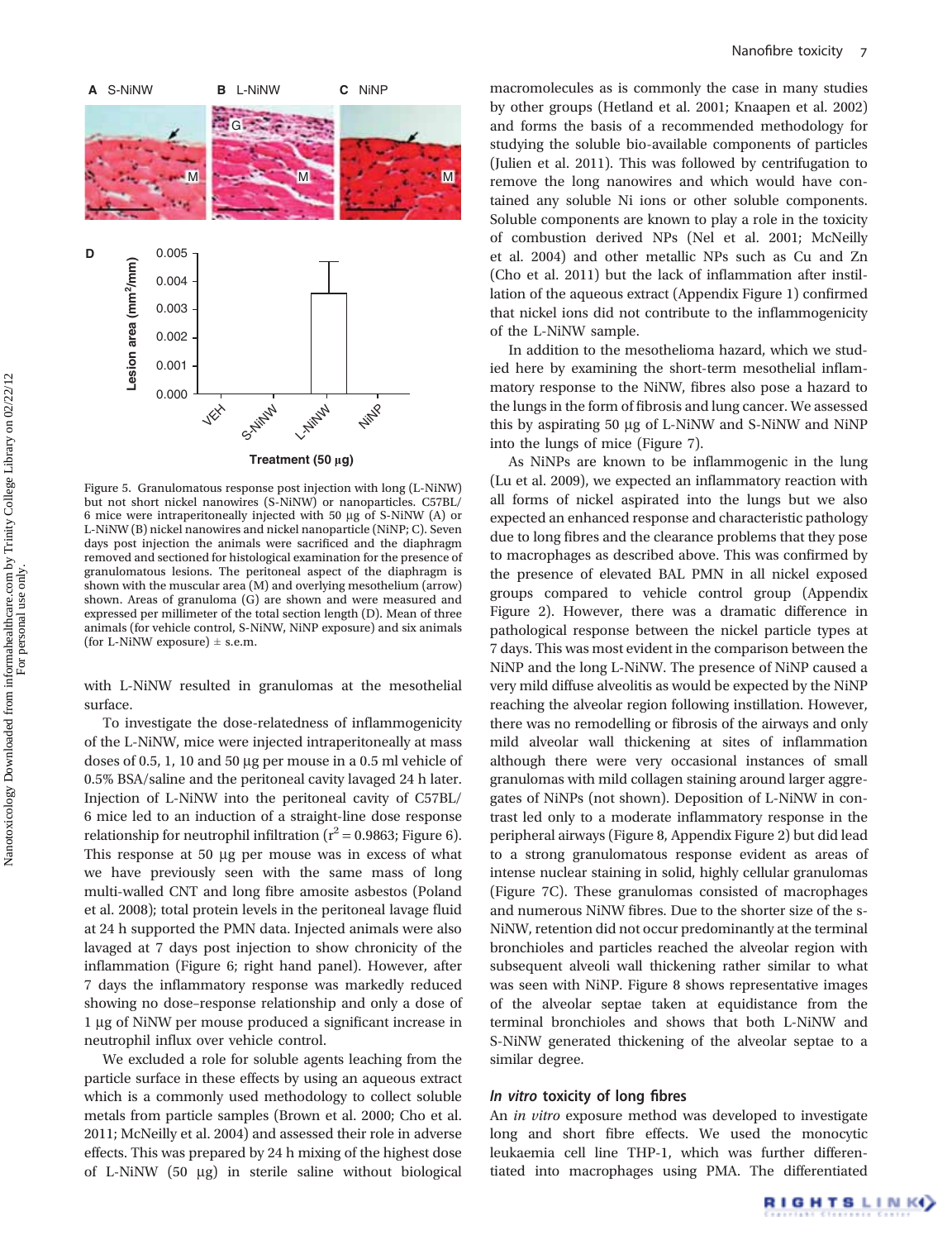

Figure 6. Inflammatory response post intraperitoneal injection with long nickel nanowires (L-NiNW). Female C57BL/6 mice were intraperitoneally injected with increasing doses of L-NiNW and 24 h or 7 days post injection were sacrificed and the peritoneal cavity lavaged. Total lavage neutrophil (Polymorphonuclear leukocyte (PMN)) numbers were counted (top graphs) and total lavage protein measured as a general marker of inflammation (bottom graphs). Mean of three animals  $\pm$  s.e.m. Significance vs. vehicle control indicated by  $\gamma p < 0.05$ ,  $\gamma p < 0.01$  and  $\gamma p < 0.001$ .

THP-1 cells were exposed for 24 h to the different lengths of NiNPs and their responses analysed. As shown in Figure 9, secretion of the acute phase response cytokines IL-1 $\beta$  and IL-6 followed the pattern seen in vivo in the peritoneal cavity with long and short nanowires and NiNP. In these cases, a significant increase in both cytokines was seen after treatment with L-NiNW ( $p \le 0.001$ ) over vehicle control and the S-NiNW and NiNP. Length-dependent effect of the L-NiNW was seen with TNF- $\alpha$  and the chemokine CCL3 (MIP-1 $\alpha$ ) but NiNP also significantly increased levels of TNF- $\alpha$  and CCL3.

Cytocentrifugation preparations after treatment with S-NiNW (Figure 9E) and L-NiNW (Figure 9F) show cellular uptake of the particles. In the case of L-NiNW, fibres can be seen both within and protruding out of the macrophages whilst the S-NiNW were completely enclosed (as shown by arrows).

# **Discussion**

Our intention within this series of experiments was to ascertain if a radically different form of HARN to CNTs also show length-dependent pathogenicity in a model of direct mesothelial exposure and a surrogate for the thoracic cavity. Using a compositionally and structurally different form of HARN, we report here that, similar to asbestos and CNTs (Poland et al. 2008; Donaldson et al. 1989), NiNW show clear length-dependent inflammogenicity in the peritoneal cavity, with L-NiNW being highly inflammogenic and S-NiNW not significantly inflammogenic.

The potential cause of this difference in response to long and short nanowires, which were otherwise chemically identical, can be sought in the handling of fibres by macrophages. Macrophages removed from the peritoneal cavity 24 h after injection of either the S-NiNW or NiNP showed complete engulfment of the particles which are localised to the cytoplasm. However, a proportion of macrophages removed after intraperitoneal injection of the L-NiNW sample show incomplete phagocytosis with fibre protruding from the cell or two macrophages sharing a single fibre which causes both macrophages to undergo frustrated phagocytosis. Frustrated phagocytosis is accompanied by release of cellular components involved in microbiocidal activity such as NADPH oxidase-dependent release of reactive oxidant species (ROS) (Hansen & Mossman 1987), cytokines and release of proteases and other components of cytoplasmic lysosomes. This may cause further recruitment of inflammatory cells as well as 'innocent bystander' injury to the surrounding mesothelium (Kamp et al. 1992; Ye et al. 1999). Indeed, within our experiments, an increase in the lavage cytokine IL-6 was noted in the peritoneal cavity after injection of L-NiNW. In order to provide clearer information of the effect of long fibres on macrophages, we used an in vitro system in which the NiNW were incubated with macrophages. The results showed internalisation of the shorter fibres and similar protrusions of the long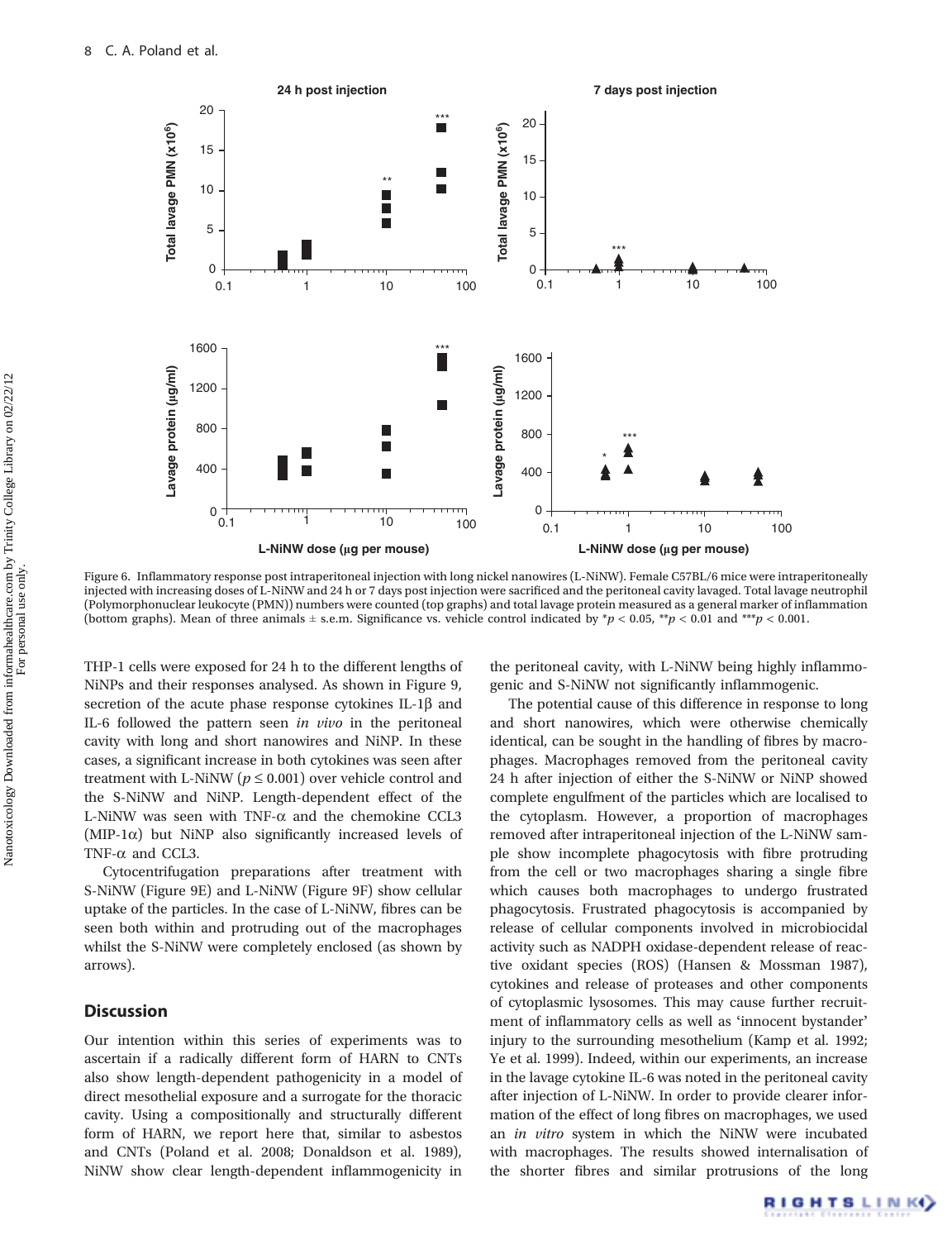

Figure 7. Lung pathology 7 days post aspiration with particles. The effect of different lengths of nickel nanowire samples and nickel nanoparticles is demonstrated 7 days after 50 µg aspiration of each test sample into the lungs of C57BL/6 mice. Each panel shows an entire lung section stained with haematoxylin & eosin (H&E) stain to demonstrate gross pathology with call-outs showing high magnification ( $\times$ 1000) terminal bronchioles. These call-outs show the same stained with H&E and Pico-Sirius Red (PSR) to show collagen deposition (red stain). Asterisks denote the presence of representative collagenous granulomas. Lung images taken at  $\times 25$  and call-outs at  $\times 1000$  magnification. Treatments performed  $N = 3$  and vehicle control  $N = 2$ .

fibres out of the cells as seen in vivo. The same length-dependent effects for IL-1 $\beta$  and IL-6 were also noted which suggests that IL-1 $\beta$  and IL-6 are involved in the lengthdependent inflammation in the peritoneal cavity in vivo whilst TNF- $\alpha$  and CCL3 may not. The findings that NiNP stimulated the release of TNF- $\alpha$  and CCL3 by NiNP in vitro is somewhat puzzling but may relate to the release of soluble nickel from the NINP driving a reaction due to its large surface area. Indeed, the ability of soluble nickel to drive an allergic type reaction resulting in high  $TNF-\alpha$  levels after exposure has been shown in humans (Möller et al. 1999) and in vitro (Cortijo et al. 2010) although in the latter it also caused an increase in IL-1 $\beta$  in a type II alveolar epithelial cell line (A549). Indeed, it has previously been reported that there can be dramatic differences in the ability of particles to

stimulate TNF- $\alpha$  and IL-1 $\beta$ , e.g., with silica there was a 10 times greater IL-1 $\beta$  response than TNF- $\alpha$  in the NR8383 macrophage cell line (Liu et al. 2007) whilst environmental particles caused more than 10-fold greater TNF- $\alpha$ than IL-1 $\beta$  response in human alveolar macrophages in culture (Ishii et al. 2004). Differences in signalling pathways for the two cytokines may account for these differences along with differences in particle stress effects on cells in culture, e.g., oxidative stress versus direct membrane damage. However, the importance of these data lie in their ability relevance as an indicator for a predictive in vitro assay for length-dependent effects although clearly further work is needed.

In relation to the ability of NiNP to stimulate TNF- $\alpha$ and CCL3 production, it may be the case that such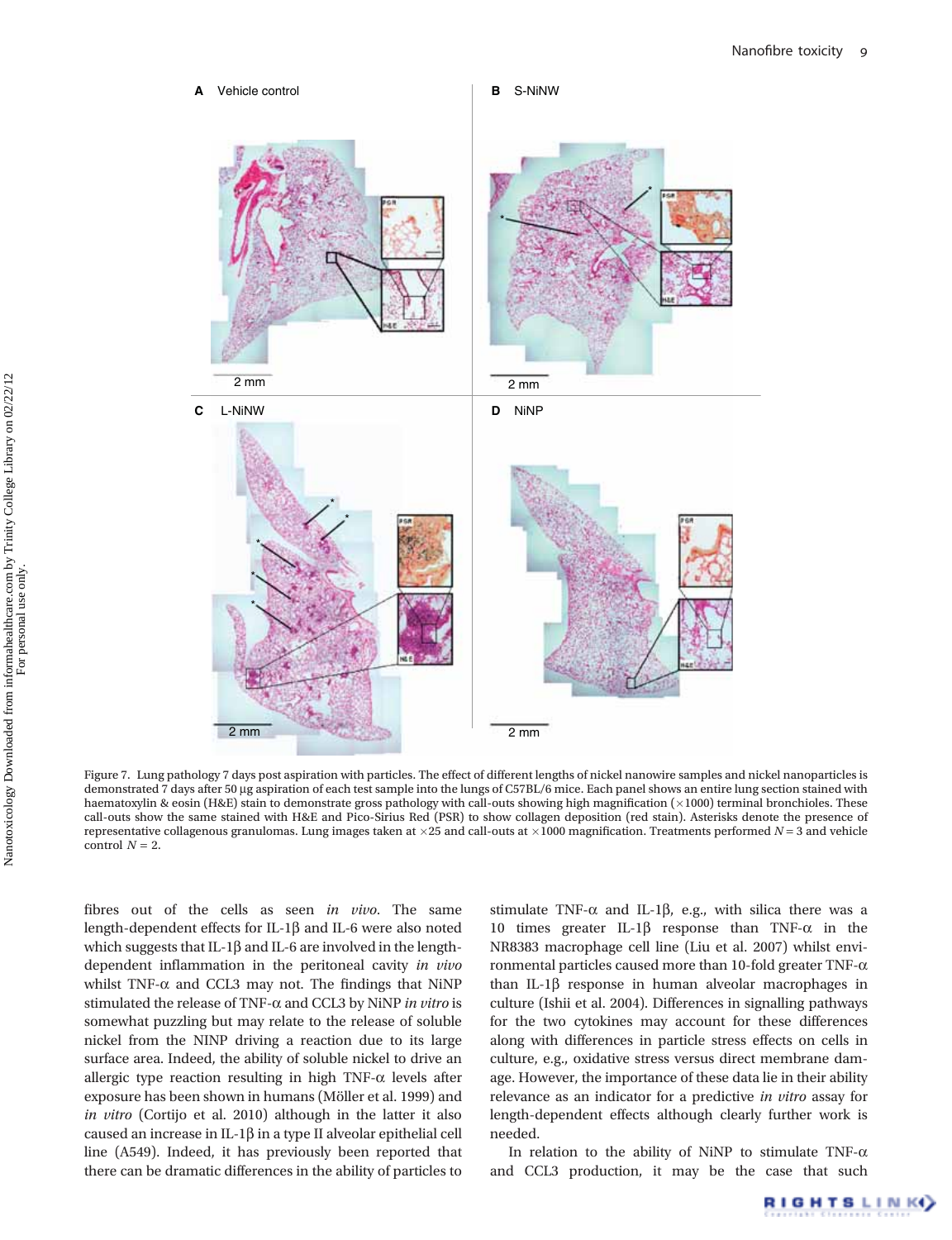

Figure 8. Lung alveolar septa 7 days post aspiration of nickel particles. The effect of lung aspiration of different lengths of nickel nanowires and nickel nanoparticles on the alveolar septa is shown 7 days after aspiration of each test sample into the lungs of mice. The images for each are stained with H&E stain and taken at  $\times$ 1000 magnification at roughly equidistance from the terminal bronchioles; scale bar = 20 µm. Treatments performed  $N = 3$  and vehicle control  $N = 2$ .

pro-inflammatory reactivity may drive the airway neutrophilia we saw in the lungs and BAL of mice treated with NiNP. When considering the mesothelial response as a surrogate for the pleural response, prolonged contact with nickel particles of small dimensions is unlikely to happen due to rapid clearance routes from mesothelial cavities as previously discussed, resulting in a removal of dose. IL-1 $\beta$  activation through cleavage by caspase-1 and subsequent secretion may occur due to frustration of phagocytosis by the retained L-NiNW leading to ROS generation via NADPH oxidase activation. This in turn can lead to activation of the Nalp3 inflammasome resulting in activation of caspase-1 and secretion of IL-1 $\beta$  (Dostert et al. 2008; Cassel et al. 2008), which was not seen with the low-aspect ratio nickel nanowires (S-NiNW) and nanoparticles (NiNP) which did not hinder uptake. The secretion of IL-1 $\beta$  via inflammasome mediated pathway may in turn lead to the corresponding increase in IL-6 which is not inflammasomedependent whose expression can be activated by IL-1 $\beta$ (Zhang et al. 1990); however, this does not explain why secretion of TNF- $\alpha$  did not also lead to an increase in IL-6 via nuclear factor kappa-B activation.

Within the lung, normal pulmonary clearance ensures that most of the particles that reach the distal lung are removed upwards by macrophages and mucocillary action and never reach the pleural or peritoneal mesothelium. However, we recently reviewed the data (Donaldson et al. 2010) supporting the contention that a proportion of all deposited particles and fibres pass through from the lung into the pleural space (Mitchev et al. 2002; Muller et al. 2002). The normal elutriating effects of passage through the airways ensures that peripherally-depositing particles are all small ( $\leq$ 5 µm aerodynamic diameter  $(D_{ae})$ ) and so those that do reach the pleura can easily exit through the stomatal pores in the parietal pleura which are around 3-12  $\mu$ m (Mutsaers 2002) and enter the lymphatic system. We suggest that long fibres, which can still reach the distal lungs and pleura, because of their uniquely small Dae despite their length, cannot negotiate these stomata and build up on the parietal pleura leading to disease (Donaldson et al. 2010). Thus, the pleural space has a size-selective mechanism of clearance that has an analogous size-dependent mechanism in the peritoneal cavity making the mouse peritoneal assay a realistic model for studying fibre length effects that occur primarily in the pleural cavity, with obvious caveats. These include the fact that the space between the parietal and visceral pleura is notional, only around  $20-50 \mu m$ , and fluid filled with a constantly moving apposing surfaces. However, the fibre length-dependent inflammatory response in the peritoneal and pleural spaces is similar with CNT although the response to L-NiNW waned with time in the peritoneal cavity, as seen with CNT and long fibre amosite asbestos, whereas over a week the inflammation persists in the pleural space (Murphy et al. 2011).

A length-dependent difference was also seen within the lung after aspiration of the nickel nanowires and particles as assessed at the later time point of 7 days for the purpose of assessing the pathology. This difference in the pathological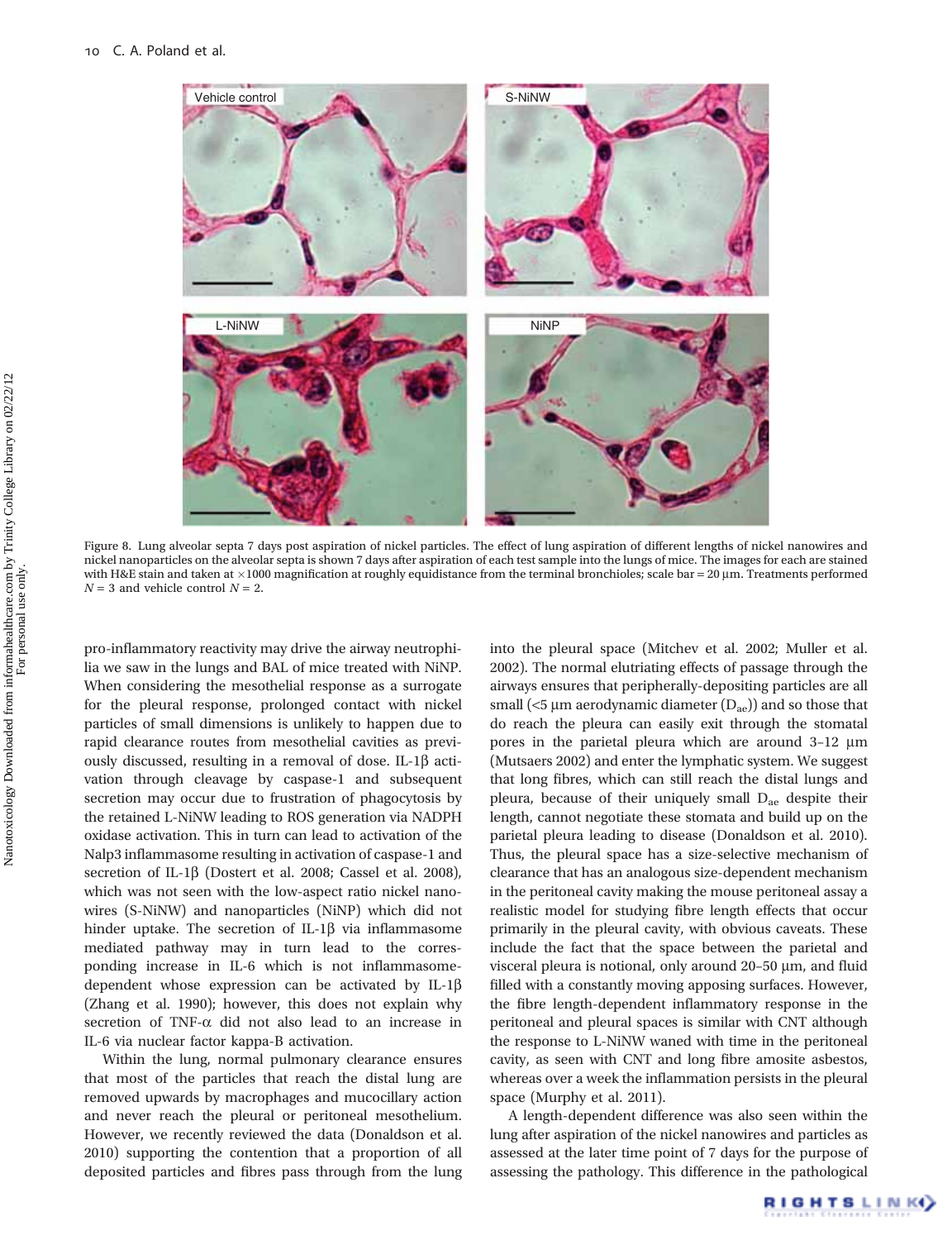

Figure 9. THP-1 inflammatory response to nickel nanowires. Differentiated THP-1 macrophages were treated with 5 µg/ml of long and short nickel nanowires (S-NiNW and L-NiNW, respectively) and nickel nanoparticles (NiNP). After 24 h the media were aspirated and analysed for secretion of the acute phase response cytokines (A) interleukin-1 $\beta$  (IL-1 $\beta$ ), (B) interleukin-6 (IL-6), (C) tumour necrosis factor-alpha (TNF- $\alpha$ ) and (D) the chemokine CCL3 (MIP-1a). A cytocentrifugation preparation stained with Diff Quik was made of the treated cells to show cellular uptake of S-NiNW (E) and L-NiNW (F). Scatter plot with mean of four experiments  $\pm$  s.e.m. Significance vs. vehicle control indicated by  $^{**}p < 0.01$ , \*\*\*p < 0.001 and vs. L-NiNW  $p$  < 0.001. All images were taken at  $\times 1000$  magnification.

response was not as marked between the long and short fibres as seen in the peritoneal cavity reflecting the difference in structure of these two areas and possibly tempo of inflammatory response. The nature of an instilled particle dose into the lung associated with aspiration (as opposed to inhalation) is that the dose rate is substantial, i.e., instantaneous delivery of dose, meaning that the initial response is intense and then clearance processes come into play and the inflammation wanes. However, in comparison to the peritoneal cavity, the clearance rate in the lung is likely to be slower resulting in a longer retention of dose of leading to some associated effects with small particles (e.g., as seen with the NiNP). Within the peritoneal cavity and most likely within the pleural cavity where clearance routes are similar, the outflow of small particles via the diaphragmatic stomata

to outlying lymph nodes is very rapid (in contrast to long fibres which cannot negotiate the stomata) meaning a dose is not retained over a sufficient period of time to elicit any form of pathology. Indeed, when comparing the pathology of the two locations, we see that aspiration of spherical NiNP into the lungs led to alveolar deposition and diffuse alveolitis at 7 days but did not appear to affect terminal bronchioles or alveolar duct bifurcations. In contrast, the long fibres generated numerous granulomas associated with fibres and showed prominent collagen deposition. The frequent occurrence of these granulomas at terminal bronchioles and alveolar ducts is well described (Brody et al. 1984) and is the result of interception of the long fibres at this narrowing. The resultant frustrated phagocytosis may mean that macrophages are unable to clear the long fibres to the ciliated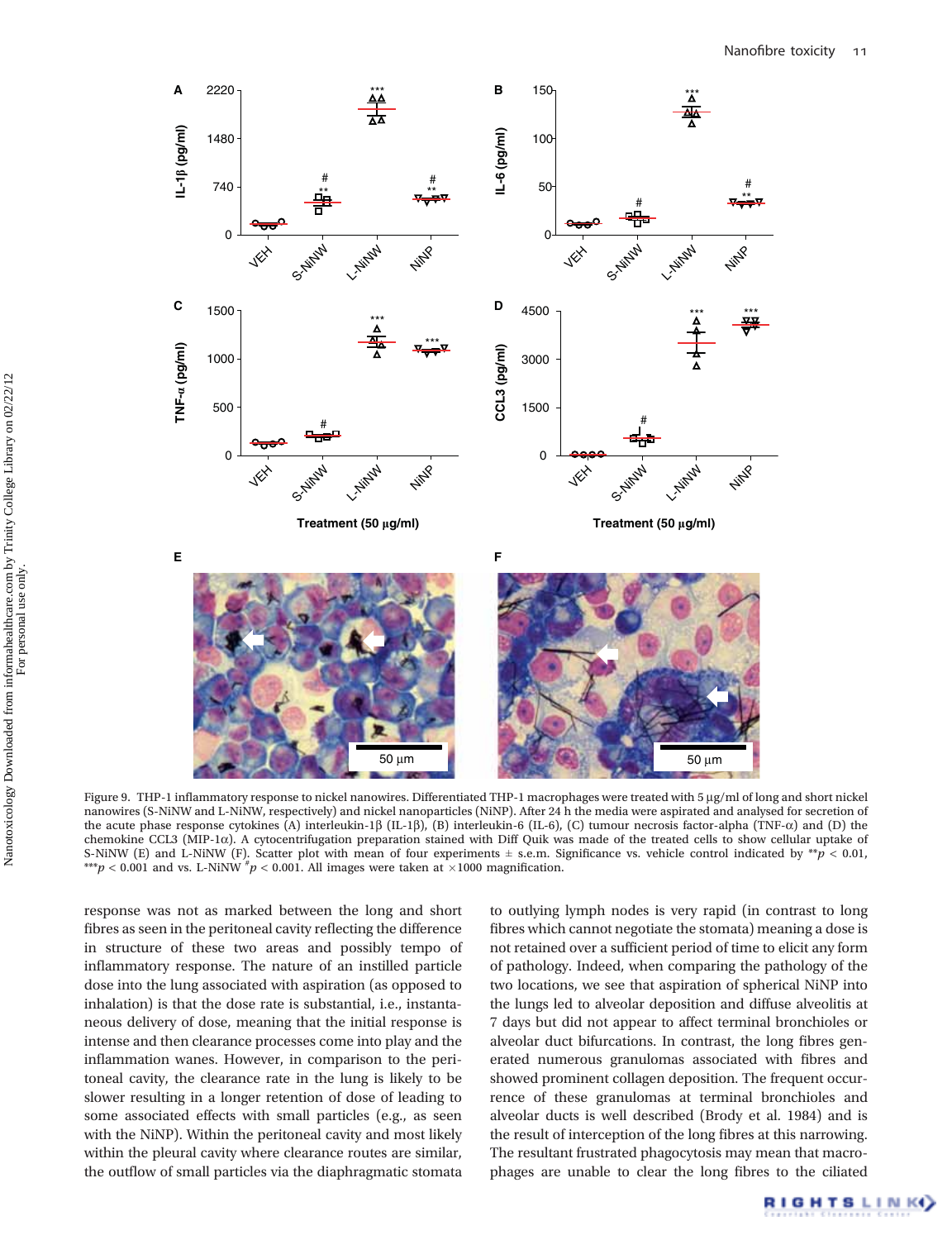epithelium of the terminal bronchiole and so the granuloma evolves around the retained fibres. Within the early granulomas, the pro-inflammatory effects of frustrated phagocytosis of the long fibres likely leads to further cellular recruitment at the site of deposition, leading to granuloma enlargement and blocking of the airspaces. This process was seen to a much lesser extent after aspiration of S-NiNW but none the less, occasional granulomas were present at terminal bronchioles and alveolar ducts. To sum up, despite the same chemical composition, differing morphology of the nickel samples has led to differential patterns of deposition and retention (first alveolar duct bifurcation vs. peripheral alveoli) and different cellular response (focal granuloma formation vs. mild diffuse alveolitis). The alveolitis seen within the L-NiNW treated animals may be an indirect result of the presence of substantial bronchiolar lesions rather than necessarily a direct interaction with L-NiNW. This is because whilst the alveolitis was extensive, the presence of particles was more focal within the lesions at the terminal bronchioles (although some fibres were noted in the distal alveolar regions).

In their seminal 1981 paper (Stanton et al. 1981), Stanton and colleagues discussed the results of 72 experiments whereby respirable durable minerals of various sizes were implanted into the pleurae of rats. The resultant malignant mesenchymal neoplasms were recorded and the data analysed for correlation between the particle dimensions and the ensuing neoplasms. They found that the probability of developing such pleural pathology correlated best with fibres that were 8  $\mu$ m in length and 0.25  $\mu$ m in diameter, concluding overall that due to the wide variety of compounds tested, the carcinogenicity of fibres was dependent on dimension and durability. In conclusion, our data presented herein show that like asbestos and CNTs, NiNW show length-dependent inflammogenicity in the mouse peritoneal cavity. In addition when instilled into the lung, long fibres were retained in the centri-acinar region following deposition, causing granulomas and inflammation, whilst the S-NiNW and NiNP had little effect beyond mild alveolar inflammation. The response to L-NiNW was not driven by the chemical structure or soluble components as nickel in other, compact forms did not induce a reaction nor did an aqueous extract. This lends support to the contention that the FPP is applicable to HARNs generally where they meet the criteria outlined in the FPP (long, thin biopersistent). Whilst our experimental data allow further confirmation of the role of length in fibre toxicity based on broad size classes, further work is required to truly define at what length a fibre becomes pathogenic.

There is concern that the production and use of NPs on an industrial scale could lead to exposure and adverse health effects in workers and the general population (The Royal Society and Royal Academy of Engineering 2004; Maynard et al. 2006; The Economist 2007). The success of the nanotechnology industry depends on public acceptance, regulatory compliance and acceptable risk. There is a considerable need to supply hazard data, both quantitative and qualitative, for the risk assessment process. The data shown here confirm our findings with CNTs and suggest the real possibility that all nanofibres will conform to the FPP. The UK Health and Safety Executive has taken steps to produce guidelines on the risk management of CNT (The Health and Safety Executive 2009) highlighting the importance of fibre length and applicability of their guidelines to other biopersistent nano-dimensioned fibres (HARN) and the need to characterise airborne nanofibres in order to properly assess the risk to the workers. Using the FPP as a basis for designing 'safe' HARN suggests that short or non-biopersistent long HARN should be the goal.

#### Acknowledgements

The authors gratefully acknowledge financial support from the Colt Foundation, the help of Dr. Robert Morris for histological assistance and Mr. Steven Mitchell for his electron microscopy expertise. This work was partly supported by the European Commission FP7 NAMDIATREAM (NMP-2009-246479) research project (F.B., A.P.M., Y.G., Y.V.) and Science Foundation Ireland as part of the MANSE (SFI-PI grant) and CRANN CSET funded facilities.

# Declaration of interest

The authors report no conflicts of interest. The authors alone are responsible for the content and writing of the paper.

#### References

- Brody AR, Warheit DB, Chang LY, Roe MW, George G, Hill LH. 1984. Initial deposition pattern of inhaled minerals and consequent pathogenic events at the alveolar level. Ann NY Acad Sci 428:108– 120.
- Brown DM, Stone V, Findlay P, MacNee W, Donaldson K. 2000. Increased inflammation and intracellular calcium caused by ultrafine carbon black is independent of transition metals or other soluble components. Occup Environ Med 57:685–691.
- Byrne F, Prina-Mello A, Whelan A, Mohamed BM, Davies A, Gun'ko YK, et al. 2009. High content analysis of the biocompatibility of nickel nanowires. J Magnetism Magn Mater 321(10):1341–1345.
- Cao G, Liu D. 2008. Template-based synthesis of nanorod, nanowire, and nanotube arrays. Adv Colloid Interface Sci 136(1-2):45–64.
- Cassel SL, Eisenbarth SC, Iyer SS, Sadler JJ, Colegio OR, Tephly LA, et al. 2008. The Nalp3 inflammasome is essential for the development of silicosis. Proc Natl Acad Sci USA 105 (26):9035–9040.
- Cho WS, Rodger Duffin R, Poland CA, Duschl A, Oostingh GJ, MacNee W, et al. 2011. Differential pro-inflammatory effects of metal oxide nanoparticles and their soluble ions in vitro and in vivo; zinc and copper nanoparticles, but not their ions, recruit eosinophils to the lungs. Nanotoxicology (early on-line February 18):1–14.
- Cortijo J, Milara J, Mata M, Donet E, Gavara N, Peel SE, et al. 2010. Nickel induces intracellular calcium mobilization and pathophysiological responses in human cultured airway epithelial cells. Chem Biol Interact 183(1):25–33.
- Donaldson K, Aitken R, Tran L, Stone V, Duffin R, Forrest G, Alexander A. 2006. Carbon nanotubes: a review of their properties in relation to pulmonary toxicology and workplace safety. Toxicol Sci 92(1):5–22.
- Donaldson K, Brown GM, Brown DM, Bolton RE, Davis JM. 1989. Inflammation generating potential of long and short fibre amosite asbestos samples. Br J Ind Med 46(4):271–276.
- Donaldson K, Murphy F, Duffin R, Poland C. 2010. Asbestos, carbon nanotubes and the pleural mesothelium: a review and the hypothesis regarding the role of long fibre retention in the parietal pleura, inflammation and mesothelioma. Part Fibre Toxicol 7(1):5.
- Donaldson K. 2009. The inhalation toxicology of p-aramid fibrils. Crit Rev. Toxicol., 39(6): 487–500.